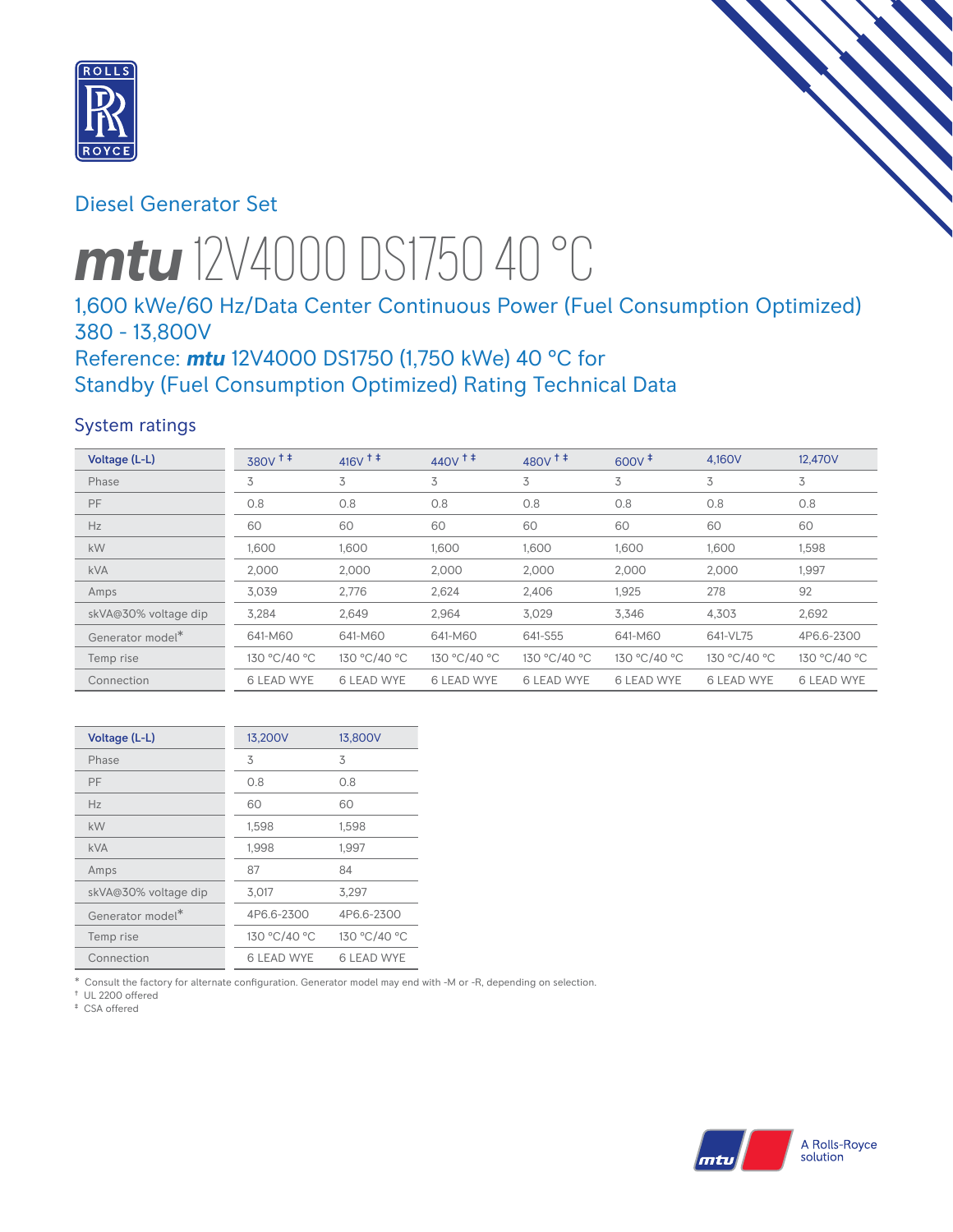# Certifications and standards

- Emissions
- Fuel Consumption Optimized (FCO)
- Generator set is designed and manufactured in facilities certified to standards ISO 9001:2008 and ISO 14001:2004
- Seismic certification optional
- 2018 IBC certification
- HCAI pre-approval
- UL 2200 optional (refer to *System ratings* for availability)
- CSA optional (refer to *System ratings* for availability)
	- CSA C22.2 No. 100
	- CSA C22.2 No. 14

# Standard features \*

- Single source supplier
- Global product support
- Two (2) Year/3,000 Hour Basic Limited Warranty
- 12V4000 diesel engine
	- 57.2 liter displacement
	- Common rail fuel injection
	- 4-cycle
- Complete range of accessories
- Cooling system
	- Integral set-mounted
	- Engine-driven fan

# Standard equipment \*

#### Engine

- Air cleaners
- Oil pump
- Oil drain extension and shut-off valve
- Centrifugal oil filtration
- Closed crankcase ventilation
- Jacket water pump
- Inter cooler water pump
- Thermostats
- Blower fan and fan drive
- Radiator unit mounted
- Electric starting motor 24V
- Governor electronic isochronous
- Base structural steel
- SAE flywheel and bell housing
- Charging alternator 24V
- Battery box and cables
- Flexible fuel connectors
- Flexible exhaust connection
- Fuel consumption optimized

#### Generator

- NEMA MG1, IEEE, and ANSI standards compliance for temperature rise and motor starting
- Sustained short circuit current of up to 300% of the rated current for up to 10 seconds
- Self-ventilated and drip-proof
- Superior voltage waveform
- Performance Assurance Certification (PAC)
	- Generator set tested to ISO 8528-5 for transient response
	- Verified product design, quality, and performance integrity
	- All engine systems are prototype and factory tested
- Power rating
	- Data Center Continuous Power (DCCP) rating is optimized for data center applications
	- Uptime Institute compliant for Tier III and IV data centers
	- No runtime limitation
	- 100% load factor
	- 10% overload available
	- Accepts rated load in one step per NFPA 110
- Generator
	- Brushless, rotating field generator
	- 2/3 pitch windings
	- Permanent Magnet Generator (PMG) supply to regulator
	- 300% short circuit capability
- Digital control panel(s)
	- UL recognized, CSA certified, NFPA 110
	- Complete system metering
	- LCD display
- Digital, solid state, volts-per-hertz regulator
- Brushless alternator with brushless pilot exciter
- 4 pole, rotating field
- 1-bearing, sealed
- Flexible coupling
- Full amortisseur windings
- 125% rotor balancing
- 3-phase voltage sensing
- $\pm$  0.25% voltage regulation no load to full load
- 100% of rated load one step
- 5% maximum total harmonic distortion

#### Digital control panel(s)

- Digital metering
- Engine parameters
- Generator protection functions
- Engine protection
- CANBus ECU communications
- Windows®-based software
- Multilingual capability
- Communications to remote annunciator
- Programmable input and output contacts
- UL recognized, CSA certified, CE approved
- Event recording
- IP 54 front panel rating with integrated gasket
- NFPA 110 compatible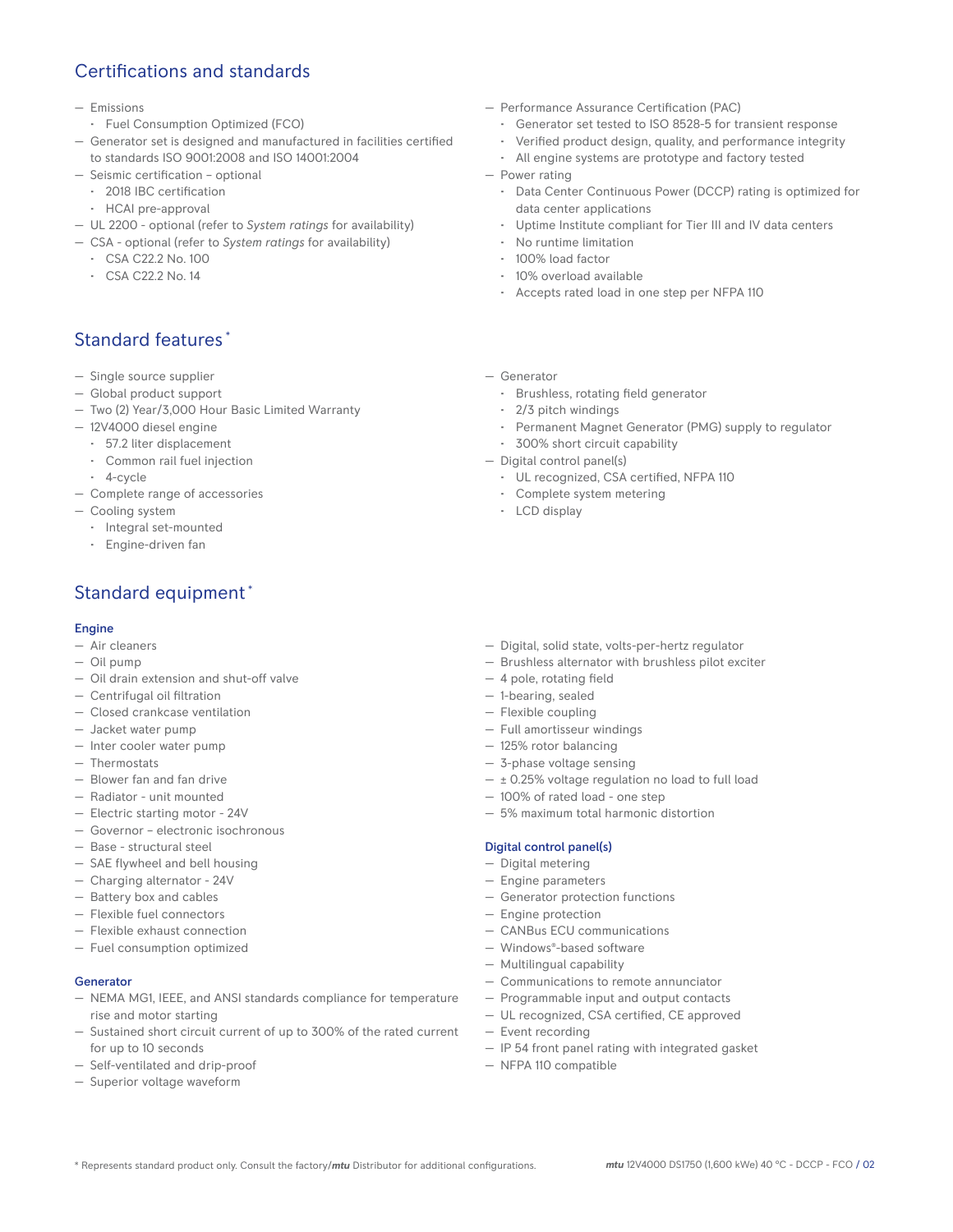# Application data

## Engine

| Manufacturer                         | mtu                           |
|--------------------------------------|-------------------------------|
| Model                                | 12V4000G24S                   |
| Type                                 | 4-cycle                       |
| Arrangement                          | $12-V$                        |
| Displacement: $L$ (in <sup>3</sup> ) | 57.2 (3,491)                  |
| Bore: cm (in)                        | 17 (6.69)                     |
| Stroke: cm (in)                      | 21(8.27)                      |
| Compression ratio                    | 16.5:1                        |
| Rated rpm                            | 1,800                         |
| Engine governor                      | electronic isochronous (ADEC) |
| Maximum power: kWm (bhp)             | 1,736 (2,328)                 |
| Steady state frequency band          | ± 0.25%                       |
| Air cleaner                          | dry                           |
|                                      |                               |

## Liquid capacity

| Total oil system: L (gal)             | 260 (68.7) |
|---------------------------------------|------------|
| Engine jacket water capacity: L (gal) | 160 (42.3) |
| After cooler water capacity: L (gal)  | 40 (10.6)  |
| System coolant capacity: L (gal)      | 583 (154)  |
|                                       |            |

#### Electrical

| 24    |
|-------|
| 2.800 |
| 8D    |
|       |
|       |

### Fuel system

| Fuel supply connection size    | #16 JIC $37^\circ$ female |
|--------------------------------|---------------------------|
|                                | 1" NPT adapter provided   |
| Fuel return connection size    | #16 JIC $37^\circ$ female |
|                                | 1" NPT adapter provided   |
| Maximum fuel lift: m (ft)      | 1(3)                      |
| Recommended fuel               | diesel #2                 |
| Total fuel flow: L/hr (gal/hr) | 960 (254)                 |
|                                |                           |

#### Fuel consumption

| At 100% of power rating: L/hr (gal/hr)<br>At 75% of power rating: L/hr (gal/hr)<br>At 50% of power rating: L/hr (gal/hr) | 408 (108)<br>303 (80)<br>215(57) |
|--------------------------------------------------------------------------------------------------------------------------|----------------------------------|
| Cooling - radiator system                                                                                                |                                  |
| Ambient capacity of radiator: °C (°F)<br>Maximum restriction of cooling air: intake                                      | 40 (104)                         |
| and discharge side of radiator: kPa (in. H <sub>2</sub> O)                                                               | 0.12(0.5)                        |
| Water pump capacity: L/min (gpm)                                                                                         | 1,117(295)                       |
| After cooler pump capacity: L/min (gpm)                                                                                  | 583 (154)                        |
| Heat rejection to coolant: kW (BTUM)                                                                                     | 640 (36,396)                     |
| Heat rejection to after cooler: kW (BTUM)                                                                                | 410 (23,316)                     |
| Heat radiated to ambient: kW (BTUM)                                                                                      | 160 (9,124)                      |
| Fan power: kW (hp)                                                                                                       | 48.7 (65.3)                      |
| Air requirements                                                                                                         |                                  |
| Aspirating: *m <sup>3</sup> /min (SCFM)                                                                                  | 138 (4,873)                      |
| Air flow required for radiator                                                                                           |                                  |
| cooled unit: *m <sup>3</sup> /min (SCFM)                                                                                 | 1,574 (55,587)                   |
| Remote cooled applications; air flow required for                                                                        |                                  |
| dissipation of radiated generator set heat for a                                                                         |                                  |
| maximum of 25 °F rise: *m <sup>3</sup> /min (SCFM)                                                                       | 586 (20,830)                     |
| * Air density = 1.184 kg/m <sup>3</sup> (0.0739 lbm/ft <sup>3</sup> )                                                    |                                  |
| <b>Exhaust system</b>                                                                                                    |                                  |
| Gas temperature (stack): °C (°F)                                                                                         | 405 (761)                        |
| Gas volume at stack temperature: m <sup>3</sup> /min (CFM)                                                               | 330 (11,654)                     |

| <u>Uus volumo ul stuon tomporuturo. m / mm (Or mj</u>       | 000110011 |
|-------------------------------------------------------------|-----------|
| Maximum allowable back pressure at                          |           |
| outlet of engine, before piping: kPa (in. H <sub>2</sub> 0) | 8.5(34.1) |